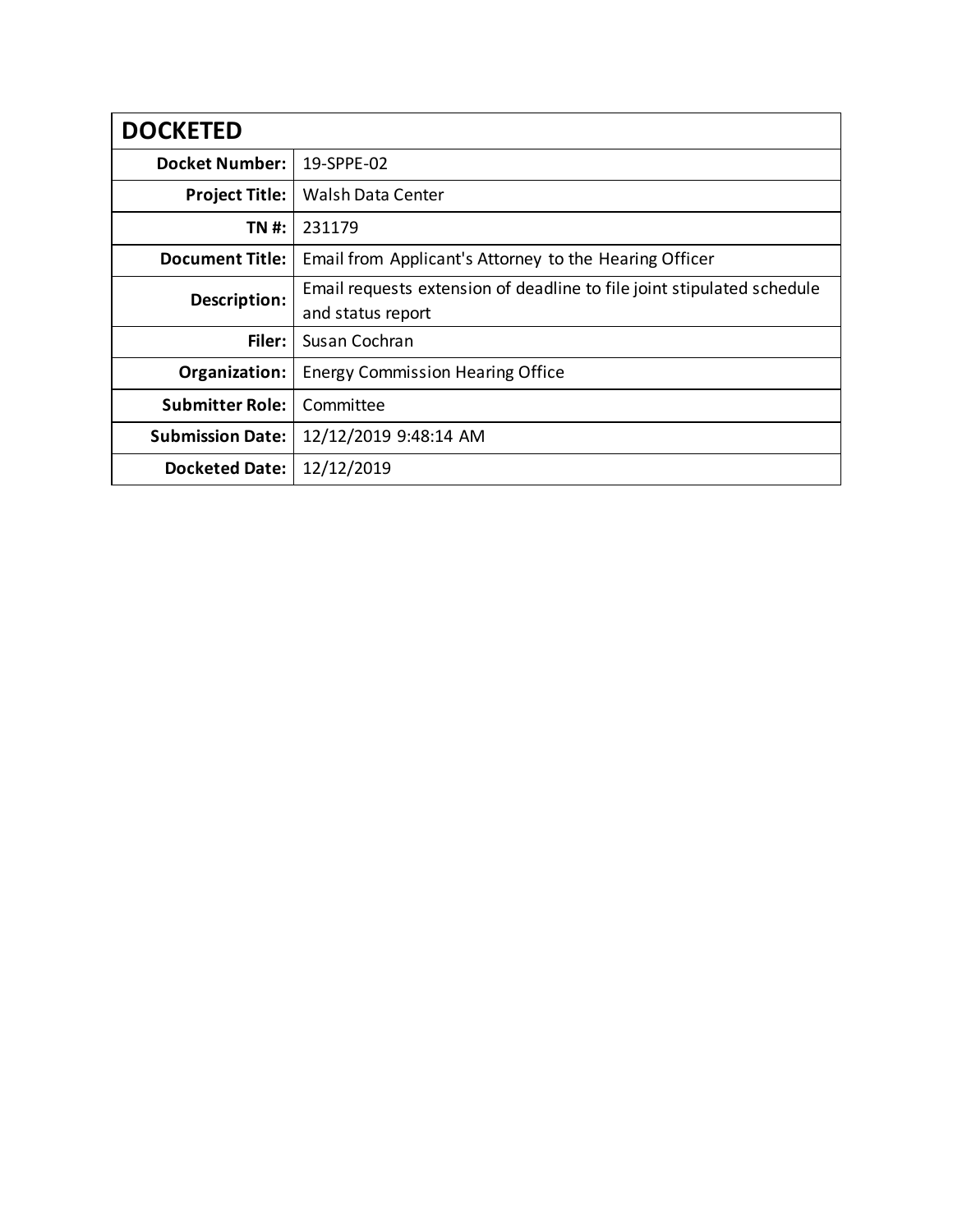| From:    | <b>Scott Galati</b>                                                                       |
|----------|-------------------------------------------------------------------------------------------|
| To:      | Cochran, Susan@Energy; DeCarlo, Lisa@Energy; Payne, Leonidas@Energy; Babula, Jared@Energy |
| Subject: | RE: Walsh Joint Stipulation                                                               |
| Date:    | Thursday, December 12, 2019 9:12:30 AM                                                    |

**CAUTION:** This email originated from outside of the organization. Do not click links or open attachments unless you recognize the sender and know the content is safe.

Adding Jared Babula who is the assigned CEC Staff Counsel instead of Lisa DeCarlo. My apologies



**Scott A. Galati President** 1720 Park Place Drive Carmichael, CA 95608 Direct Line (916) 441-6574 Mobile (916) 505-6570 [www.dayzenllc.com](https://gcc01.safelinks.protection.outlook.com/?url=http%3A%2F%2Fwww.dayzenllc.com%2F&data=01%7C01%7C%7C09f4725ed127468034e208d77f267716%7Cac3a124413f44ef68d1bbaa27148194e%7C0&sdata=rSZl3yW8S0EaikTdBF2%2F9G%2BbhTpBzffx6dwZO5LKnaU%3D&reserved=0)

**NOTE: This e-mail may contain material that is confidential, privileged and/or attorney work product solely for the use of the intended recipient(s).**

**Any review, reliance or distribution by others or forwarding without express written permission is strictly prohibited.**

## **From:** Scott Galati **Sent:** Thursday, December 12, 2019 8:46 AM **To:** susan.cochran@energy.ca.gov; Ldecarlo@energy.state.ca.us; Payne, Leonidas@Energy **Subject:** Walsh Joint Stipulation

Dear Susan,

The Committee Order requires Staff and Applicant to file a joint stipulation on schedule (if agreement can be reached) on Friday December 13, 2019. Staff and Walsh are working closely together and would benefit from additional time to exchange information in an attempt to come to an agreement on schedule. I respectfully request for the deadline to file the stipulation be extended to December 20 to allow additional discussions and Staff review of information to assist in reaching agreement.



**Scott A. Galati President** 1720 Park Place Drive Carmichael, CA 95608 Direct Line (916) 441-6574 Mobile (916) 505-6570 [www.dayzenllc.com](https://gcc01.safelinks.protection.outlook.com/?url=http%3A%2F%2Fwww.dayzenllc.com%2F&data=01%7C01%7C%7C09f4725ed127468034e208d77f267716%7Cac3a124413f44ef68d1bbaa27148194e%7C0&sdata=rSZl3yW8S0EaikTdBF2%2F9G%2BbhTpBzffx6dwZO5LKnaU%3D&reserved=0)

**NOTE: This e-mail may contain material that is confidential, privileged and/or attorney work product solely for the use of the intended recipient(s).**